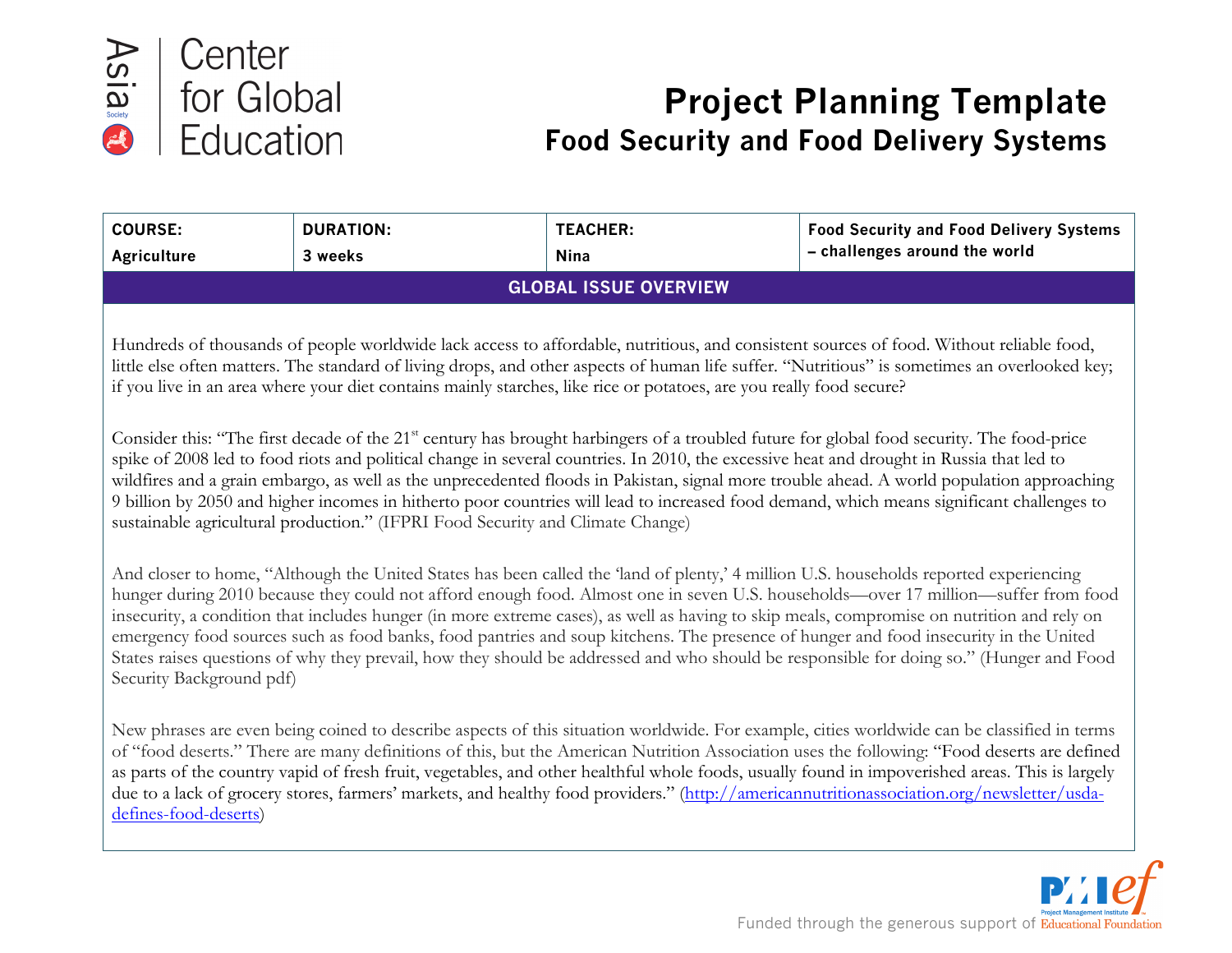#### **Global Competencies Addressed:**

- Investigate the World: Initiate investigations of the world by framing questions, analyzing and synthesizing relevant evidence, and drawing reasonable conclusions about global issues.
- Recognize Perspectives: Recognize, articulate, and apply an understanding of different perspectives.
- Communicate Ideas: Select and apply appropriate tools and strategies to communicate and collaborate effectively, meeting the needs and expectations of diverse individuals and groups.
- Take Action: Translate ideas, concerns, and findings into appropriate and responsible individual or collaborative actions to improve conditions.

| <b>STANDARDS ADDRESSED</b>                                                                                                                             |                                                                                                                                                                |                                                                                                                    |  |  |
|--------------------------------------------------------------------------------------------------------------------------------------------------------|----------------------------------------------------------------------------------------------------------------------------------------------------------------|--------------------------------------------------------------------------------------------------------------------|--|--|
| <b>Career/Technical Knowledge and Skills</b>                                                                                                           | <b>Academic Knowledge and Skills</b>                                                                                                                           | 21st Century Skills                                                                                                |  |  |
| <b>Common Career Technical Core</b><br><b>Career Ready Practices</b><br>$CRP - 1$ Act as a responsible and<br>contributing citizen and employee.       | Writing: Communicate information and<br>ideas in narrative, informative, and<br>persuasive writing with clarity and<br>effectiveness.<br>W.9-10.3<br>W.11-12.3 | Learning and Innovation Skills:<br>Critical Thinking and Problem<br>Solving<br>Communication and Collaboration     |  |  |
| CRP – 4 Communicate clearly, effectively,<br>and with reason.<br>CRP - 5 Consider the environmental, social,                                           | WHST.11-12.2<br>WHST.9-10.2<br>WHST.9-10.4<br>WHST.11-12.4                                                                                                     | Information, Media, and Technology Skills:<br>Information Literacy<br>$\bullet$                                    |  |  |
| and economic impacts of decisions.<br>CRP – 6 Demonstrate creativity and<br>innovation.                                                                | Speaking: Deliver planned and impromptu<br>oral presentations.<br>SL.9-10.1<br>SL.11-12.1                                                                      | Life and Career Skills:<br>Flexibility and Adaptability<br>$\bullet$<br>Initiative and Self-Direction<br>$\bullet$ |  |  |
| CRP - 7 Employ valid and reliable research<br>strategies.                                                                                              | SL.9-10.4<br>SL.11-12.4<br>SL.9-10.6<br>SL.11-12.6                                                                                                             | Productivity and Accountability<br>$\bullet$<br>Leadership and Responsibility<br>$\bullet$                         |  |  |
| $CRP - 10$ Use technology to enhance<br>productivity.<br>CRP – 12 Work productively in teams while<br>using cultural/global competence.                | Common CORE Literacy<br>CCSS.ELA-LITERACY.RST.11-12.7<br>Integrate and evaluate multiple sources of                                                            |                                                                                                                    |  |  |
| Agriculture, Food, & Natural Resources<br>Career Cluster (AG)                                                                                          | information presented in diverse formats<br>and media (e.g., quantitative data, video,<br>multimedia) in order to address a question<br>or solve a problem.    |                                                                                                                    |  |  |
| 1. Analyze how issues, trends, technologies,<br>and public policies impact systems in the<br>Agriculture, Food, & Natural Resources<br>Career Cluster. | CCSS.ELA-LITERACY.RST.11-12.9<br>Synthesize information from a range of<br>sources (e.g., texts, experiments,<br>simulations) into a coherent understanding    |                                                                                                                    |  |  |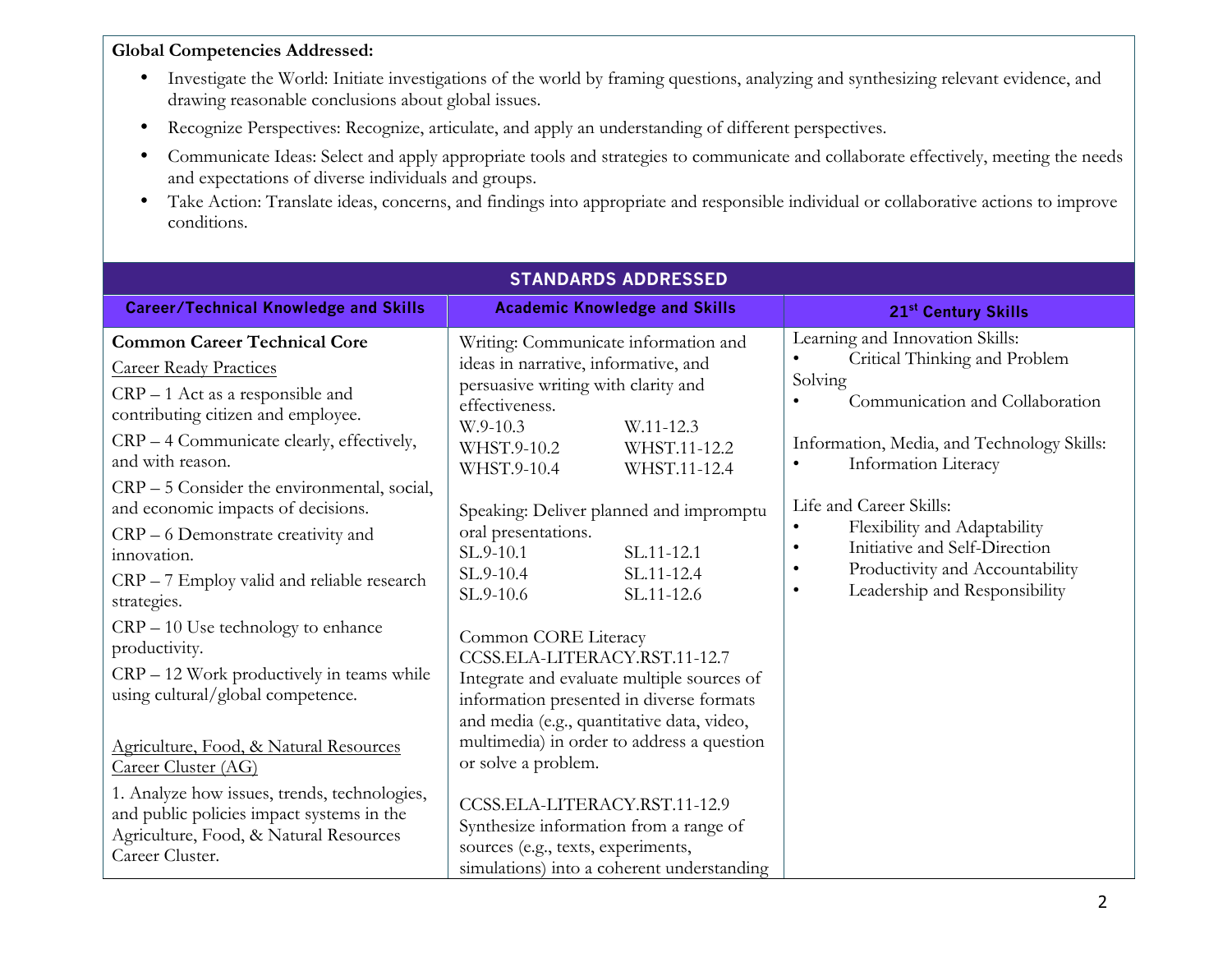| 2. Evaluate the nature and scope of the<br>Agriculture, Food, & Natural Resources<br>Career Cluster and the role of agriculture,<br>food, and natural resources (AFNR) in<br>society and the economy. | of a process, phenomenon, or concept,<br>resolving conflicting information when<br>possible.<br>CCSS.ELA-LITERACY.SL.11-12.4<br>Present information, findings, and<br>supporting evidence, conveying a clear and                                                                          |  |
|-------------------------------------------------------------------------------------------------------------------------------------------------------------------------------------------------------|-------------------------------------------------------------------------------------------------------------------------------------------------------------------------------------------------------------------------------------------------------------------------------------------|--|
|                                                                                                                                                                                                       | distinct perspective, such that listeners can<br>follow the line of reasoning, alternative or<br>opposing perspectives are addressed, and<br>the organization, development, substance,<br>and style are appropriate to purpose,<br>audience, and a range of formal and<br>informal tasks. |  |
|                                                                                                                                                                                                       | CCSS.ELA-LITERACY.SL.11-12.5<br>Make strategic use of digital media (e.g.,<br>textual, graphical, audio, visual, and<br>interactive elements) in presentations to<br>enhance understanding of findings,<br>reasoning, and evidence and to add<br>interest.                                |  |

# **PROJECT DEFINITION & GOALS/OBJECTIVES**

1. Students will acquire the skills necessary to research factors impacting food security as impacted by food delivery systems from field to table.

2. Students will analyze the effect of cultural differences, export/import opportunities, government regulation, and trends on food delivery systems in different regions around the world.

The teacher can select specific countries or regions for students to research or have different students select regions/countries to research. Project Goals/Objectives:

- Identify factors impacting food security within a region.
- Identify formal challenges to an efficient and effective field to table food delivery system within a region.
- Identify informal challenges to an efficient and effective field to table food delivery system within a region.
- Identify strategic partners and methods for improving food security within a region.
- Develop a realistic plan of action for addressing one of the challenges you identified.
- Inform key decision makers about the potential consequences of pursuing a specific course of action.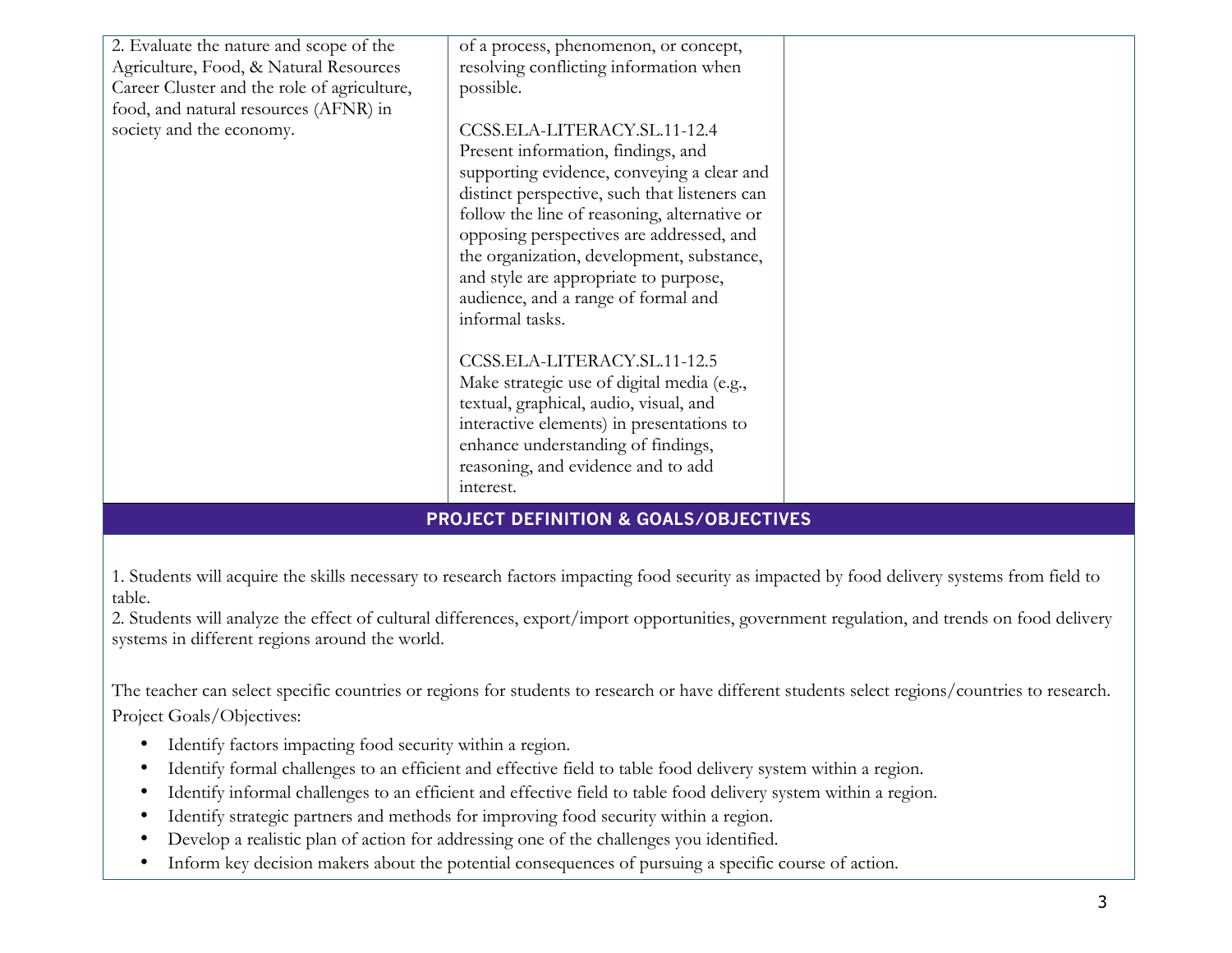#### **SCENARIO OR PROBLEM: What scenario or problem will you use to engage students in this project?**

Your team is tasked with researching the food delivery systems, from field to table, in a specific geographic region. You will identify the strengths and challenges to the existing system, and propose approaches to bringing needed practices and services to that region to address one of the challenges you identify. Just as you consider delivery systems, you should take into account the cultural and economic realities of the region in any approach you propose.

| <b>Essential Questions</b>                                                                                                                                                                                                                                           | <b>Grade Level Adaptations</b>                                                                                                                                                                                                                                                                                                                                                                                                                                                                                                                                                                                                                                                                                                                          |  |  |
|----------------------------------------------------------------------------------------------------------------------------------------------------------------------------------------------------------------------------------------------------------------------|---------------------------------------------------------------------------------------------------------------------------------------------------------------------------------------------------------------------------------------------------------------------------------------------------------------------------------------------------------------------------------------------------------------------------------------------------------------------------------------------------------------------------------------------------------------------------------------------------------------------------------------------------------------------------------------------------------------------------------------------------------|--|--|
| How does hunger compare with food security?<br>What makes food security a global concern?<br>How is it possible for agricultural production to address food<br>security and be environmentally conscious at the same time?<br>Whose responsibility is food security? | Younger grades: Before starting the project, the teacher would<br>research the geographic regions that students will pick from so that<br>students have basic resource information (especially about cultural<br>and economic realities of the region) available to them as they<br>begin the project. The separate project goals on formal and<br>informal challenges could be collapsed into a single goal about any<br>challenges. The teacher could also prepare an outline of food<br>delivery system components (field to table) for students to consider<br>as they identify the strengths, weaknesses, and possible new<br>approaches of the food delivery system.<br>More advanced students: Students can work individually on the<br>project. |  |  |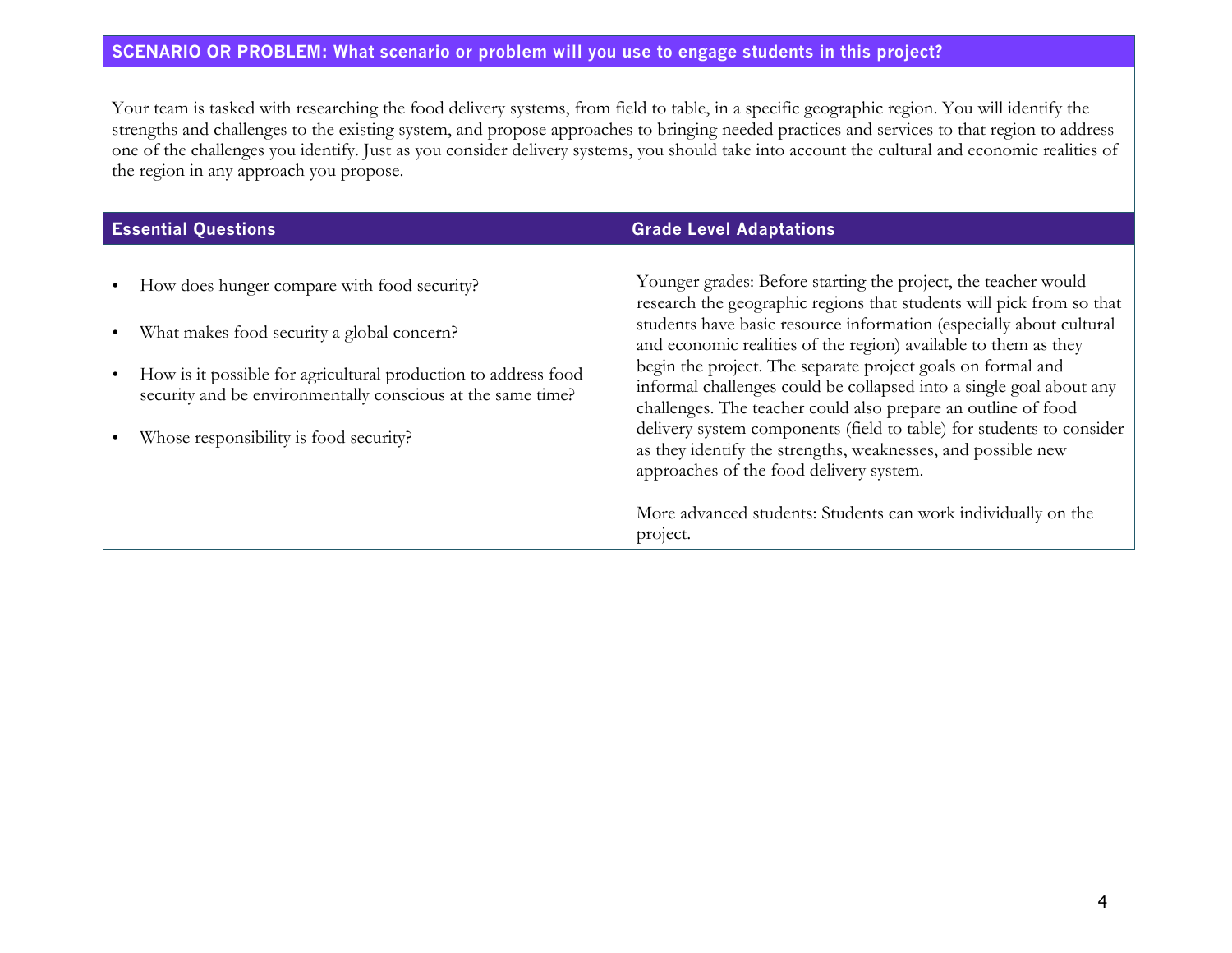| ASSESSMENT: How will you determine what students have learned? (Check all that apply.) |             |                                          |             |
|----------------------------------------------------------------------------------------|-------------|------------------------------------------|-------------|
| <b>FORMATIVE</b>                                                                       |             | <b>SUMMATIVE</b>                         |             |
| Quizzes/Tests                                                                          | X           | Multiple Choice/Short Answer Test        |             |
| Notes/Graphic Representations                                                          |             | <b>Essay Test</b>                        |             |
| Rough Draft                                                                            |             | Written Product with Rubric              | $\mathbf X$ |
| Practice Presentation                                                                  |             | Oral Presentation with Rubric            | X           |
| Preliminary Plans/Goals/Checklists of Progress                                         | $\bf X$     | Other Product or Performance with Rubric |             |
| Journal/Learning Log                                                                   | $\mathbf X$ | Self-Evaluation or Reflection            | X           |
| Other:                                                                                 |             | Evaluation by Authentic Audience         |             |
|                                                                                        |             | Other:                                   |             |

### **MATERIALS, RESOURCES, or CONSTRAINTS: What materials and resources will be needed? Are there any perceived challenges?**

- Computer access
- Internet access
- Student Learning Journal template adapted from Tammy Worcester Tang http://tammyworcester.com/student-learning-journaltemplate/
- Presentation Rubric
- Project Rubric

## **Internet Resources – content specific:**

- Food Security CASE Maps: http://casemaps.ifpri.info/
- IFPRI, Food Security and Climate Change: http://www.fao.org/fileadmin/user\_upload/rome2007/docs/IFPRI%20Food%20Security%20and%20Climate%20Change.pdf
- World Food Programme, Understanding Hunger: http://wfpusa.org/get-involved/classroom-activities
- PBS World Food Day Resources: http://www.pbs.org/newshour/extra/2013/10/world-food-day-resources/
- World Food Programme, Classroom Activities: http://www.wfp.org/students-and-teachers/classroom-activities
- World Food Programme, Web of Connections: http://documents.wfp.org/stellent/groups/public/documents/webcontent/wfp202964.pdf
- Roadrunner Food Bank, Hunger vs. Food Insecurity: http://www.rrfb.org/hunger-vs-food-insecurity/
- USDA, Food Security in the U.S.: http://www.ers.usda.gov/topics/food-nutrition-assistance/food-security-in-the-us.aspx

# **SUPPORT, MODIFICATIONS, AND EXTENSIONS: What is needed to provide support for students who have difficulty learning the content, modify for students with special learning needs, or to provide enrichment for advanced students?**

- Teacher-created graphic organizers can be used to guide the project's research and recommendation phases for students who need additional structure.
- Extended time can be offered to students with special learning needs.
- Advanced students can create a project plan for implementing one of their recommendations; the plan would include steps to be taken and cost estimates.